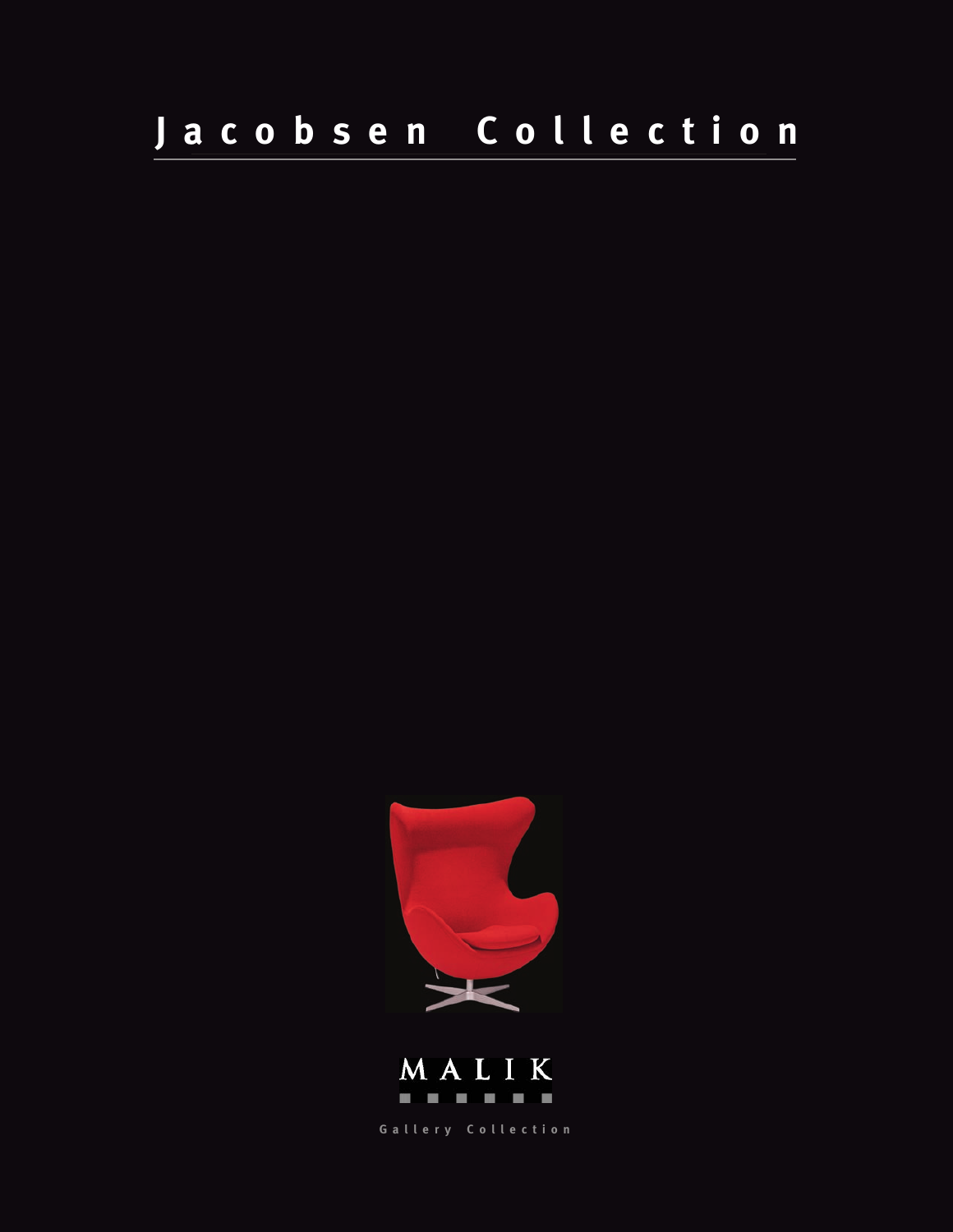#### **Arne Jacobsen Stackable Side Chairs**

**#MC-C-2201 & #MC-C-2204 H** 31" x **D** 17 1/2" x **W** 21 1/2" **SH** 17"  $A$ 



### **Arne Jacobsen (1902 – 1971)**

Arne Jacobsen was born on February 11 th, 1902 in Copenhagen. Initially he trained as a mason before studying architecture at the Royal Danish Academy of Arts, Copenhagen, graduating in 1927. His architecture includes a considerable number of epoch-making buildings in Denmark, Germany and Great Britain. Arne Jacobsen's designs came into existence as brief sketches and were then modeled in plaster or cardboard in full size. He kept on working until his revolutionary ideas for new furniture had been realized at the utmost perfection. In 1930, he established his own design office, which he headed until his death in 1971.



**Arne Jacobsen Stackable Armchair & Stool**

**#MC-C-2202 & #MC-C-2203 H** 31" x **D** 17 1/2" x **W** 21 1/2" **SH** 17" **ArH** 26" **H** 38" or 42" x **D** 23" x **W** 22" **SH** 24"  $Pf$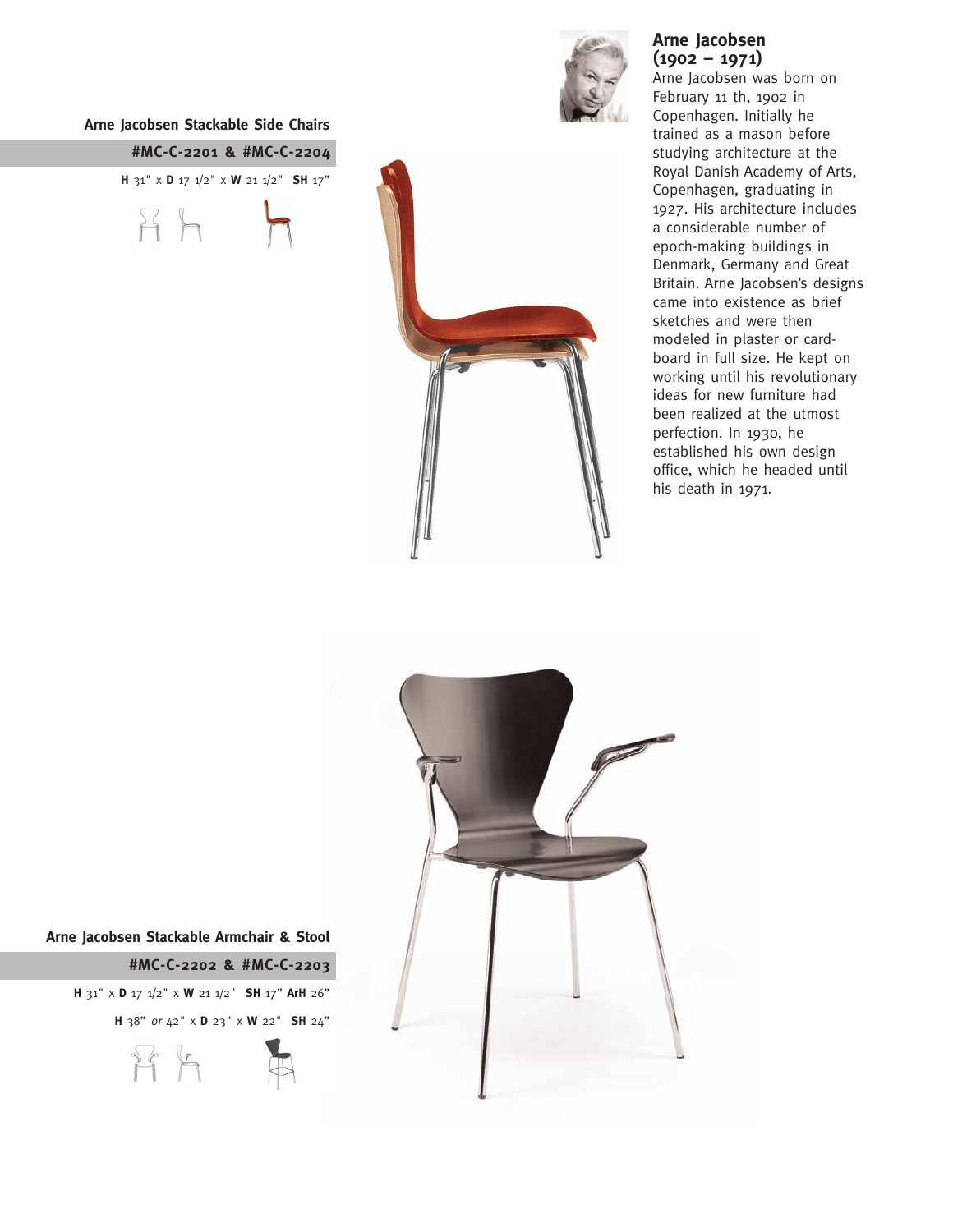

## **Arne** Jacobsen Egg Lounge Chair



**H** 42" x **D** 31" x **W** 34" **SH** 14 1/2" **COM Yards: N/A**



L



## **Arne** Jacobsen Swan Chair



**H** 27" x **D** 24" x **W** 28" **SH** 17" **COM Yards: N/A**